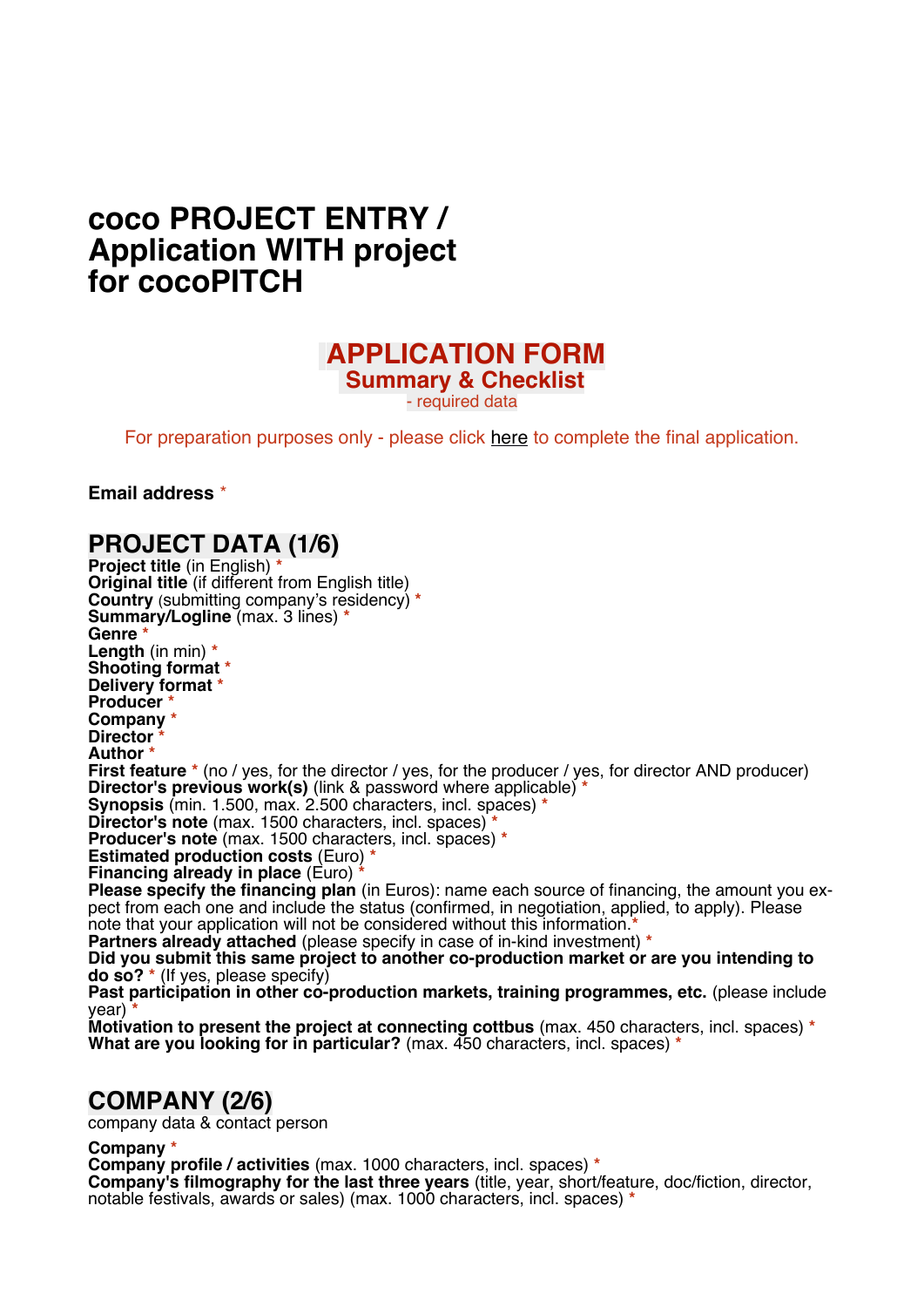**Contact person** (for this submission) **\* Position \* Email \* Mobile phone \* Phone** (office) **\* Full address \* Web \* Facebook** (optional)

#### **PRODUCER (3/6)**

**Name \* Gender \* Email \* Producer's CV** (max. 850 characters, incl. spaces) **\* Producer's Filmography** (for the last three years) **\* Country** (residence) **\* Mobile phone \* Facebook** (optional)

### **DIRECTOR (4/6)**

**Name \* Gender \* Email \* Director's CV** (max. 850 characters, incl. spaces) **\* Director's Filmography** (last three years) **\* Company** (if applicable) **Country** (residence) **\* Mobile phone \* Web** (if applicable) **Facebook** (optional)

### **AUTHOR (5/6)**

Only to be completed if different from director.

**Name Gender Email Author's CV** (max. 850 characters, incl. spaces) **Author's filmography** (last three years) **Company** (if applicable) **Mobile phone Facebook** (optional)

## **CHECKLIST FOR ANNEXES (6/6)**

To complete your project submission, you must send the following additional material to [pitch@](mailto:pitch@connecting-cottbus.de) [connecting-cottbus.de](mailto:pitch@connecting-cottbus.de).

Please send all attachments in a single email (max. 10 MB) and use your project title as the email subject AND on each of the file names.

#### DEADLINE: 15 July 2022 (midnight GMT)

#### **Required additional material \***

- Treatment (PDF, 5-10 pages)
- Moodboard/visual references or written visual concept (one PDF, max. 5 pages & 5 MB)
- Portrait photos of producer and director/author (printable size, 300 dpi)
- Mood photo we can publish on social media if your project is selected